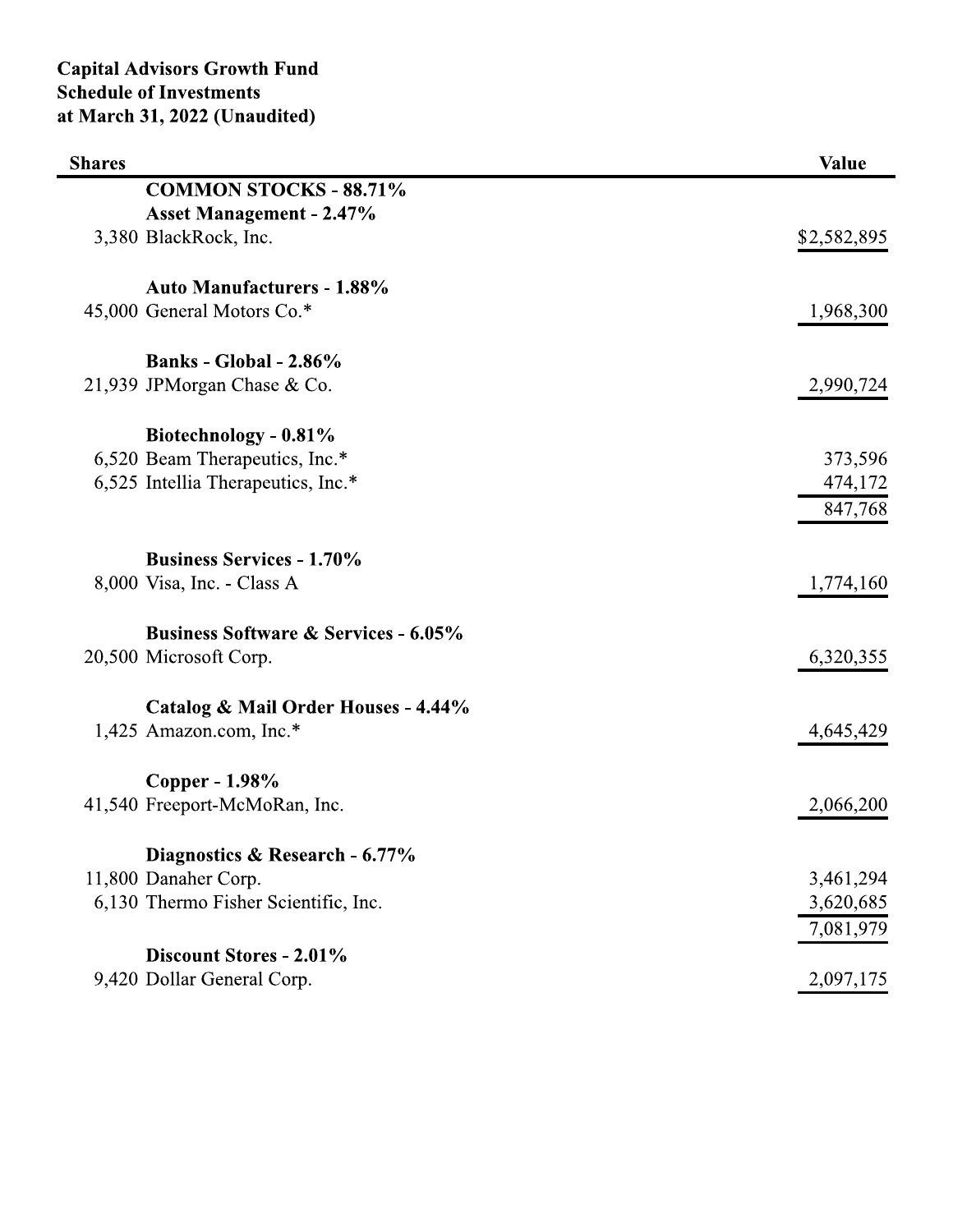| <b>Farm &amp; Heavy Construction Machinery - 1.88%</b><br>22,255 PACCAR, Inc.                   | 1,959,998 |
|-------------------------------------------------------------------------------------------------|-----------|
|                                                                                                 |           |
| Grocery Stores - 2.95%                                                                          |           |
| 53,825 Kroger Co.                                                                               | 3,087,940 |
| Health Care Plans - 3.50%                                                                       |           |
| 7,175 UnitedHealth Group, Inc.                                                                  | 3,659,035 |
|                                                                                                 |           |
| <b>Information Technology Services - 4.32%</b><br>13,400 Accenture Plc - Class A#               | 4,518,882 |
|                                                                                                 |           |
| <b>Insurance - Diversified - 3.24%</b>                                                          |           |
| 9,600 Berkshire Hathaway, Inc. - Class B*                                                       | 3,387,936 |
| <b>Internet Information Providers - 6.35%</b>                                                   |           |
| 410 Alphabet, Inc. - Class A*                                                                   | 1,140,353 |
| 1,970 Alphabet, Inc. - Class $C^*$ +                                                            | 5,502,190 |
|                                                                                                 | 6,642,543 |
| <b>Medical Devices - 2.07%</b>                                                                  |           |
| 8,095 Stryker Corp.                                                                             | 2,164,198 |
| <b>Medical Instruments &amp; Supplies - 1.51%</b>                                               |           |
| 5,223 Intuitive Surgical, Inc.*                                                                 | 1,575,675 |
| Oil & Gas Equipment and Services-1.12%                                                          |           |
| 30,925 Halliburton Co.                                                                          | 1,171,130 |
|                                                                                                 |           |
| Oil & Gas Exploration and Production-4.30%<br>18,000 Pioneer Natural Resources Co.              | 4,500,540 |
|                                                                                                 |           |
| <b>Personal Computers - 5.35%</b>                                                               |           |
| 32,040 Apple, Inc.                                                                              | 5,594,504 |
| <b>Personal Products - 2.93%</b>                                                                |           |
| 20,038 Procter & Gamble Co.                                                                     | 3,061,806 |
|                                                                                                 |           |
| Processed & Packaged Goods - 2.82%                                                              |           |
| $17,639$ PepsiCo, Inc.                                                                          | 2,952,416 |
| <b>Real Estate Development - 2.53%</b>                                                          |           |
| 46,765 Brookfield Asset Management, Inc. - Class A#                                             | 2,645,496 |
|                                                                                                 |           |
| <b>Scientific Research &amp; Development Services - 0.39%</b><br>6,425 CRISPR Therapeutics AG#* | 403,297   |
|                                                                                                 |           |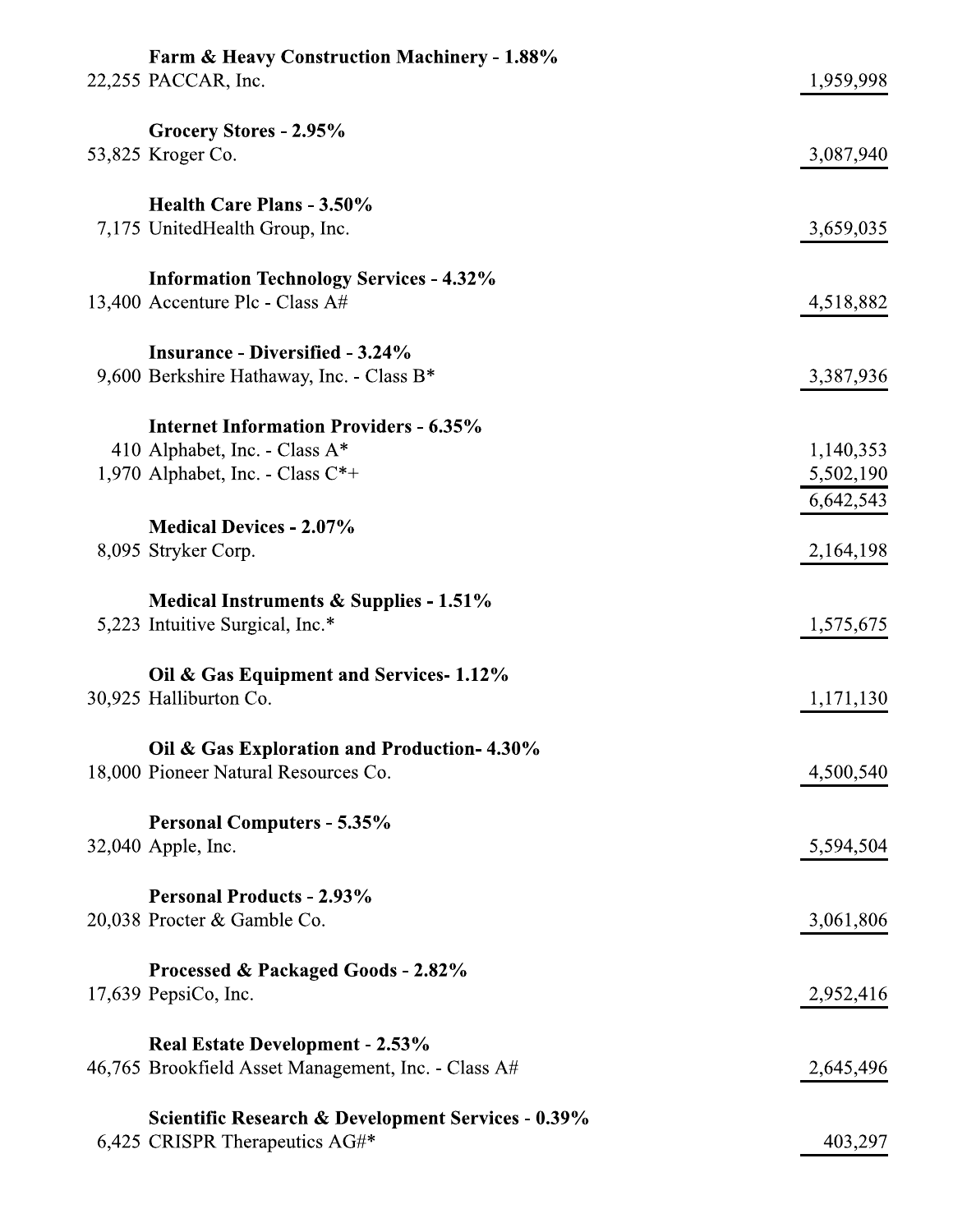| <b>Semiconductor Equipment &amp; Materials - 5.31%</b>                                                 |           |
|--------------------------------------------------------------------------------------------------------|-----------|
| 16,190 Applied Materials, Inc.                                                                         | 2,133,    |
| 8,080 NVIDIA Corp.                                                                                     | 2,204,    |
| 6,575 NXP Semiconductors N.V.#                                                                         | 1,216,    |
|                                                                                                        | 5,555,    |
| <b>Specialty Industrial Machinery - 4.59%</b>                                                          |           |
| 6,415 Generac Holdings, Inc.*                                                                          | 1,906,    |
| 14,845 Honeywell International, Inc.                                                                   | 2,888,    |
|                                                                                                        | 4,795,    |
| Waste Management - 2.58%                                                                               |           |
| 17,045 Waste Management, Inc.                                                                          | 2,701,    |
| Total Common Stocks (Cost \$53,362,821)                                                                | 92,752,   |
| <b>MONEY MARKET FUND - 11.24%</b>                                                                      |           |
| 11,750,938 First American Government Obligations Fund, Class X, 0.19% <sup>†</sup> (Cost \$11,750,938) | 11,750,   |
| Total Investments in Securities (Cost \$65,113,759) - 99.95%                                           | 104,503,  |
| Other Assets in Excess of Liabilities - 0.05%                                                          | 57,       |
| <b>Net Assets - 100.00%</b>                                                                            | \$104,561 |
|                                                                                                        |           |

\* Non-income producing security.<br># U.S. traded security of a foreign issuer.<br>† Rate shown is the 7-day annualized yield as of March 31, 2022.

 $+$  Non-voting shares.